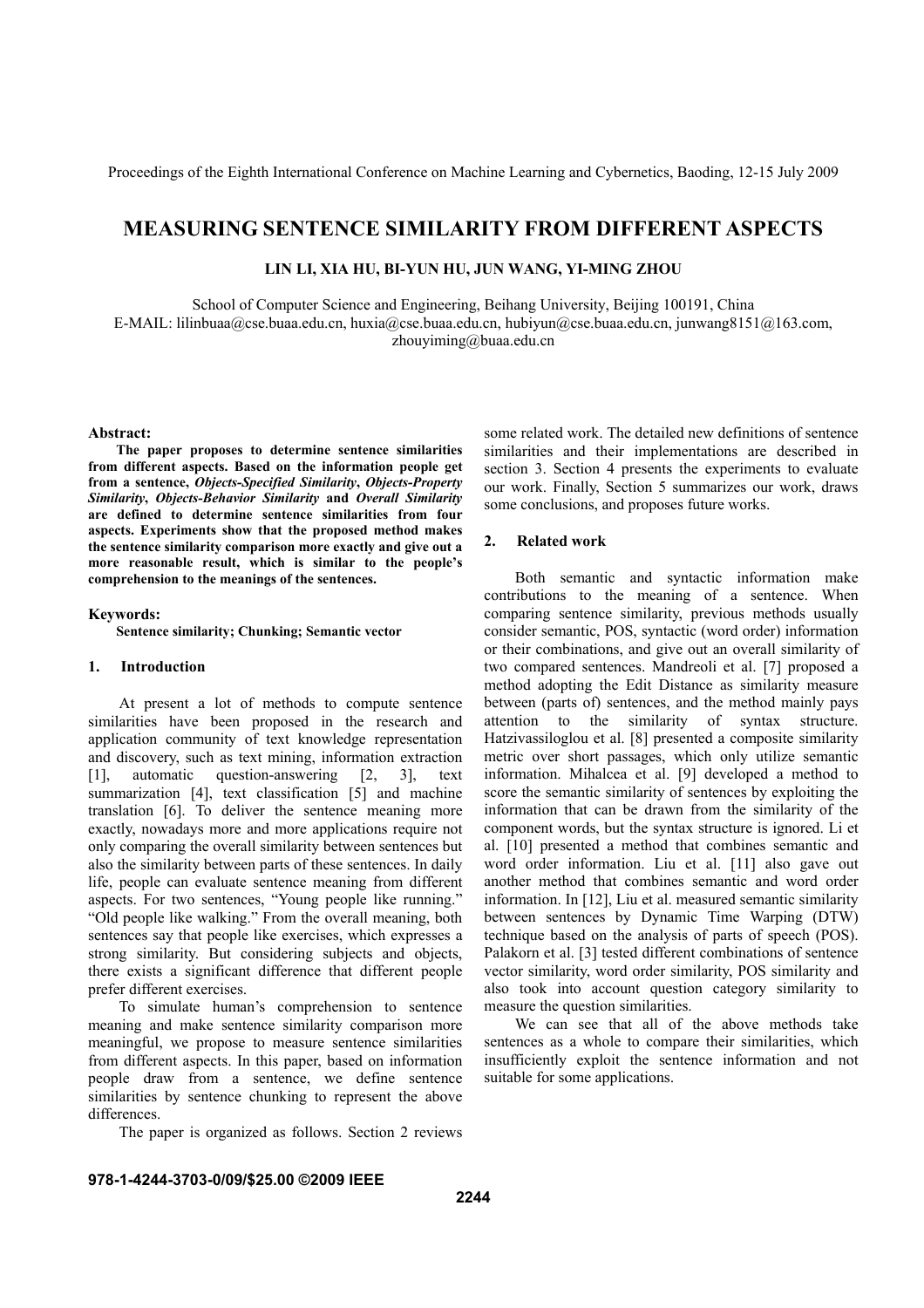#### **3. Methodologies**

Due to the complexity of natural languages, only a few types of sentences in text have all the three components of subject, predicate verb and object with normal orders, a lot of compound and short sentences exist with absent or complemental components, or reversed order. In natural language processing, people usually use parsing to find out the detailed information in sentences. At present, the cost of parsing is expensive in time and resources, and the accuracy always proves unsatisfied. So except those applications that really need to compare similarities between the subjects, predicate verbs, objects or other components in sentences, it is much inefficient and even unrealistic to compare sentence similarities based on their fully parsed trees.

In order to compare sentence similarity in an economical way, we make a compromise between the overall sentence similarity comparison and the component similarity comparison of parsed sentences. Instead of parsing sentences, we chunk them and with this chunking information, we propose our sentence similarity definitions, which make the computing process more resemble the human's comprehension to sentence meanings and provide a more reasonable result in sentence similarity comparison.

### **3.1. Four similarity definitions**

Usually, people obtain information from a sentence on three aspects, or some of them: *objects* the sentence describes, *properties* of these *objects* and *behaviors* of these *objects*. We try to measure sentence similarities from those three aspects. We define *Objects-Specified Similarity* to demonstrate the similarity between the *objects* which the two sentences describe; *Objects-Property Similarity* to show the similarity between the *objects properties* of the two sentences; and *Objects-Behavior Similarity* to express the similarity between the *objects behaviors*. Then, we define *Overall Similarity* to denote the overall similarity of the two sentences, which combines the above three. After that, we can measure sentence similarities from those four aspects respectively as well.

# **3.2. Similarities calculation**

# **3.2.1. Sentence chunking**

Chunking, which is also known as shallow parsing [13], is a natural language processing technique that attempts to provide a sentence structure which machine can interpret. It is a middle step between identifying the part of speech of individual words and a full parsed tree of a sentence. A chunker divides a sentence into series of words that compose a grammatical unit (mostly noun, verb, or preposition phrase). It is an easier natural language processing task than parsing.

In order to find out the information in sentences that we need to compute the above four similarities, we chunk each sentence and extract all noun phrases and verb phrases. Then we choose all nouns in noun phrases as the *objects specified* in the sentence, all adjectives and adverbs in noun phrases as the *objects properties* and all verb phrases as the *objects behaviors*. Then we calculate the four similarities.

#### **3.2.2. Semantic similarity between words**

Word similarity measurement performance directly impacts on the result of the sentence similarity comparison. Currently, there are many approaches to compute word similarities [14], which perform comparatively well. Here, Liu's [14] model is adopted, which performs almost the best in the experiments.

In this edge-counting based technique, the model considers the relationship between common and different features of two compared words to compute their semantic similarity. Based on WordNet [15], it uses the depth of least common subsumer as their common features and the shortest path length as their different features. Given two words  $w_1$  and  $w_2$ , the semantic similarity  $S_w(w_1, w_2)$  is calculated as:

$$
S_w(w_1, w_2) = \frac{f(d)}{f(d) + f(l)}
$$
 (1)

Where *l* is the shortest path length between  $w_1$  and  $w_2$ , *d* the depth of the least common subsumer in the hierarchical semantic net, and *f(x)* the transfer function for *d* and *l*. For  $S_w(w_1, w_2)$ , the interval of similarity is [0, 1], 1 for the same and 0 for no similarity. We choose  $f(x)$  as a nonlinear function,  $f(x) = e^x - 1$ , according to the good experimental results in [14], then Formula (1) becomes:

$$
S_w(w_1, w_2) = \frac{e^{\alpha d} - 1}{e^{\alpha d} + e^{\beta l} - 2} (0 < \alpha, \beta \le 1) \tag{2}
$$

Where  $\alpha$  and  $\beta$  are smoothing factors. The optimal values for  $\alpha$  and  $\beta$  depend on the lexical knowledge base and can be determined by a set of word pairs with human similarity ratings. For using with WordNet, the optimal values are:  $\alpha = 0.25$  and  $\beta = 0.25$ , as reported in [13].

#### **3.2.3. Semantic similarity in one aspect**

Due to the good sentence representation [3, 10], we improve Li's basic semantic vector method to compute the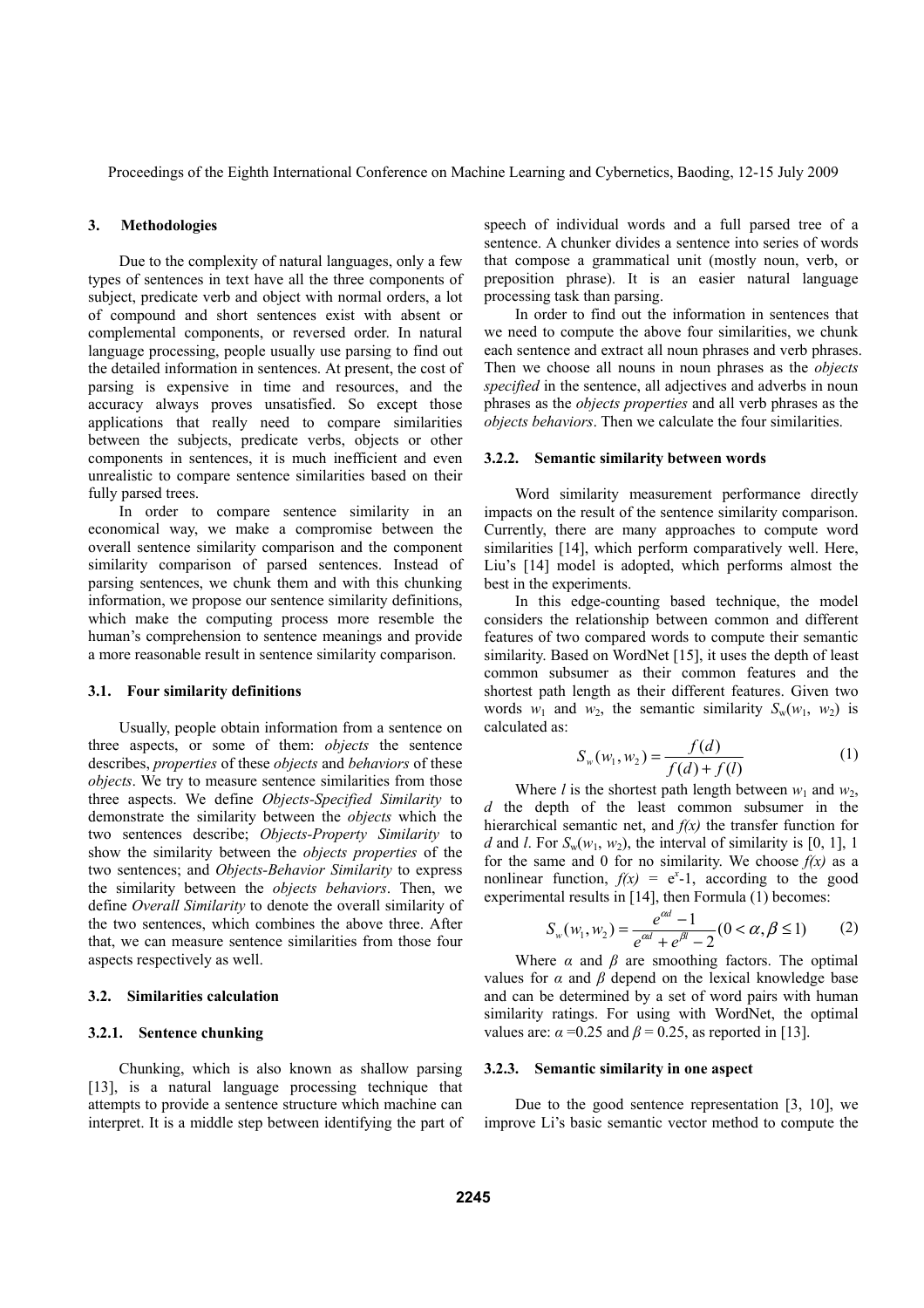similarity in each aspect. The process to form the vectors and compute their similarities is as follows. Take *Objects-Specified Similarity* computation as an example.

First, we map all nouns (*objects specified*) derived from noun phrases of a sentence into an *objects specified* vector, which is conceptually similar to a typical vector space representation used in a standard IR approach, but it only takes the nouns from noun phrases of the two compared sentences as the feature set instead of employing all indexed terms in the corpus. Each entry in the vector is derived from computing the word similarity, as illustrated in 3.2.2, between a word feature  $w_i$  and each noun from noun phrases of a sentence. After that, the maximum score from the matching words that exceeds certain similarity threshold  $\theta$  will be chosen. Here we take  $\theta$  = 0.2 as reported in [10].

Here is an example that illustrates the formation of *objects specified* vectors. Suppose sentence  $s_1$  and  $s_2$  are the two sentences to be compared and there are two noun phrases in  $s_1$ , which are  $np_{11} = \{w_1, w_2, w_3, w_4\}$  and  $np_{12} =$  $\{w_1, w_5, w_6, w_4\}$ , and the nouns in  $np_{11}$  and  $np_{12}$  are *noun*<sup>1=</sup>  $\{w_3, w_4, w_6\}$ . There is one noun phrase in  $s_2$ , which is  $np_{21}$ =  $\{w_1, w_7, w_3\}$ , the nouns in  $np_{21}$  are  $noun_2 = \{w_3, w_7\}$ . Words in *noun*<sub>1</sub> form  $s_1$ 's *objects specified* set. Words in *noun*<sub>2</sub> form *s*2's *objects specified* set. So the feature set of *objects specified* vector is  $v f_{0s} = noun_1 \cup noun_2 = \{w_3, w_4, w_6, w_7\}.$ For each word  $w_i$  in the vector entries, the formations of *objects specified* vector  $v_{\text{os1}}$  and  $v_{\text{os2}}$  of  $s_1$  and  $s_2$  are shown below in Table 1:

| Table 1. Formation of Objects Specified Vectors |  |  |
|-------------------------------------------------|--|--|
|                                                 |  |  |

|           | W2 | Wл                                       | W6 | W٦                 |
|-----------|----|------------------------------------------|----|--------------------|
| $v_{os1}$ |    |                                          |    | $S_w(w_7, noun_1)$ |
| $v_{os2}$ |    | $S_w(w_4, noun_2) \mid S_w(w_6, noun_2)$ |    |                    |

Where  $S_w(w_i, \text{noun}_i)$  is a maximum word similarity score of  $w_i$  and the matching word in *noun*<sub>i</sub>. If the two words are lexically identical, then  $S_w(w_i, noun_i)$  is equal to 1.

Secondly, the similarity between *objects specified* of two sentences is derived from the cosine coefficient between the two vectors by:

$$
Sim_{os} = \frac{v_{os1} \cdot v_{os2}}{||v_{os1}|| ||v_{os2}||}
$$
 (3)

Then we get the *Objects-Specified Similarity*, which is denoted as *Sim*<sub>os</sub>.

And *objects properties* vectors and *objects behaviors* vectors are formed in the similar way as *objects specified* vectors. Then the *Objects-Property Similarity* and the *Objects-Behavior Similarity* can be obtained using cosine coefficient of vectors, which are denoted as  $Sim_{op}$  and  $Sim<sub>oh</sub>$ .

# **3.2.4. Overall sentence similarity**

After we have the *Objects-Specified Similarity*, the *Objects-Property Similarity* and the *Objects-Behavior Similarity*, we calculate the *Overall Similarity* of two compared sentences based on the three. We combine them as follows:

$$
Sim_{sent} = aSim_{os} + bSim_{op} + cSim_{ob} \tag{4}
$$

Where *a*, *b* and *c* are the coefficients which denote the contribution of each part to the overall sentence similarity,  $a+b+c=1; a, b, c \in (0, 1).$ 

# **4. Experiments**

With the increasing research in the sentence similarity comparison, many data sets have been built to test the performance of the methods, such as Text REtrieval Conference (TREC) sources and MS paraphrase corpus [16]. But at present there isn't a data set that can be used to test the similarity comparison between parts of sentences, that is, comparing sentence similarity from four aspects proposed in this paper.

We choose MS paraphrase corpus to do our experiments. There are 1,725 test pairs and 4,076 training pairs in the corpus, and the pairs were automatically collected from thousands of news sources, then subsequently labeled by two human annotators who determined whether the two sentences in a pair were semantically equivalent or not.

#### **4.1. Parameter training**

When computing the *Overall Similarity*, our method requires three parameters, *a*, *b* and *c* to be determined. To get the optimal *a*, *b* and *c*, we train them based on the MS paraphrase training corpus. For each sentence pair in the corpus, we compute its *Overall Similarity*, if the value exceeds a certain threshold  $\eta$ , then we label the candidate pair as a correctly identified paraphrase. Based on the conditions that of *a*, *b*, *c*,  $\eta \in (0, 1)$  and  $a+b+c=1$ , we set the increasing step of *a*, *b*, *c* and  $\eta$  to 0.05 to do the training and take the maximal *F-measure* as the criterion to get the optimal *a*, *b*, *c* and *η*.

Table 2 shows the first 5 maximal values of *F-measure* and the corresponding *a*, *b*, *c* and *η*. We take the optimal *a*, *b*, *c* as 0.45, 0.35, 0.20 respectively and the corresponding *η* as 0.40. From Table 2, we can see that  $a > b$  and  $a > c$ ,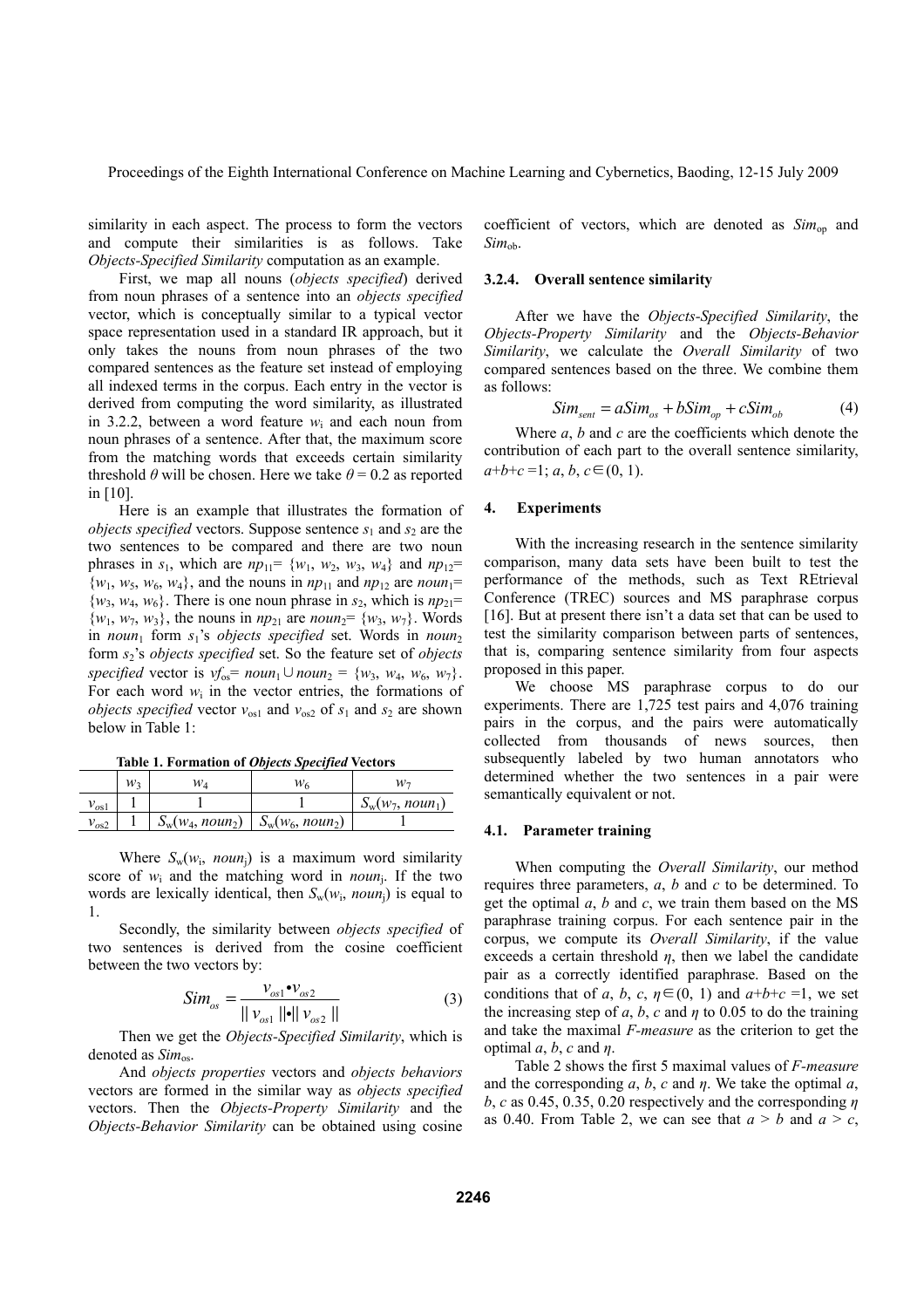which means that different information in a sentence contributes differently to its overall meaning, and *objects specified* are more significant than *objects properties* and *objects behaviors* in determining a sentence's meaning. This is up to our intuition that there are more nouns in sentences and a sentence meaning is usually delivered by its nouns. We also can see that there is no obvious difference in *b* and *c*, which means *objects properties* and *objects behaviors* are relatively equivalent in determining a sentence's meaning.

**Table 2. Training results for**  $a, b, c$  **and**  $\eta$ 

| а    |      | C    |      | F-measure |
|------|------|------|------|-----------|
| 0.45 | 0.35 | 0.20 | 0.40 | 81.35%    |
| 0.45 | 0.40 | 0.15 | 0.40 | 81.33%    |
| 0.50 | 0.30 | 0.20 | 0.45 | 81.32%    |
| 0.45 | 0.25 | 0.30 | 0.40 | 81.27%    |
| 0.55 | 0.30 | 0.15 | 0.50 | 81 27%    |

### **4.2. Overall similarities**

With the trained *a*, *b*, *c* and *η* in section 4.1, we calculate the four similarities of each news pair in MS paraphrase test corpus. Then we test the paraphrase identification performance of our method and present the results in terms of *Accuracy*, representing the number of correctly identified positive and negative samples, as well as *Precision*, *Recall* and *F-measure* with respect to the true or false values of positive sample.

To prove the effectiveness of our method, we compare our results *Sim*sent with the *PMI-IR* measure [9], Li's measure *Sim*li [10] and Liu's measure *Sim*liu [11]. Previous experiment results are taken from literatures of [9, 11]. The results are shown in Table 3.

**Table 3. Experimental results** 

| Methods            | Precision | Recall   | F-measure | Accuracy |
|--------------------|-----------|----------|-----------|----------|
| <i>PMI-IR</i>      | $70.4\%$  | $94.4\%$ | $80.7\%$  | 69.9%    |
| $Sim_{\rm li}$     | 69.3%     | 98.8%    | 81.5%     | 70.1%    |
| $Sim_{\text{liu}}$ | 74.5%     | 91.6%    | 82.2%     | 73.6%    |
| $Sim_{sent}$       | 71 3%     | $97.3\%$ | $82.3\%$  | 72.1%    |

From Table 3 we can see that our method performs best in *F-measure*, which reaches 82.3%. This comes as no surprise that we take *F-measure* as the criterion in training. Our method also achieves good performance in other criterions. In *Precision* and *Accuracy*, our result is higher than that of *PMI-IR* method and Li's. And our *Recall* is much higher than that of *PMI-IR* measure and Liu's.

#### **4.3. Similarities in four aspects**

From the calculated similarities in MS paraphrase test corpus, we randomly select four positive and four negative samples, and their corresponding similarities from four aspects to demonstrate the feasibility and validity of our method. Table 4 shows the results.

The selected eight samples are as follows.

Sample1:

"Taha is married to former Iraqi oil minister Amir Muhammed Rasheed, who surrendered to U.S. forces on April 28." "Taha's husband, former oil minister Amer Mohammed Rashid, surrendered to U.S. forces on April 28."

Sample2:

"On July 22, Moore announced he would appeal the case directly to the U.S. Supreme Court." "Moore of Alabama says he will appeal his case to the nation's highest court."

Sample3:

"Six Democrats are vying to succeed Jacques and have qualified for the Feb. 3 primary ballot." "Six Democrats and two Republicans are running for her seat and have qualified for the Feb. 3 primary ballot."

Sample4:

"Agriculture Secretary Luis Lorenzo told Reuters there was no damage to the vital rice crop as harvesting had just finished." "Agriculture Secretary Luis Lorenzo said there was no damage to the vital rice crop as the harvest had ended."

Sample5:

"A soldier was killed Monday and another wounded when their convoy was ambushed in northern Iraq." "On Sunday, a U.S. soldier was killed and another injured when a munitions dump they were guarding exploded in southern Iraq."

Sample6:

"Perkins will travel to Lawrence today and meet with Kansas Chancellor Robert Hemenway." "Perkins and Kansas Chancellor Robert Hemenway declined comment Sunday night."

Sample7:

"'I am proud that I stood against Richard Nixon, not with him,' Kerry said." "'I marched in the streets against Richard Nixon and the Vietnam War,' she said."

Sample8:

"The report by the independent expert committee aims to dissipate any suspicion about the Hong Kong government's handling of the SARS crisis." "A long awaited report on the Hong Kong government's handling of the SARS outbreak has been released."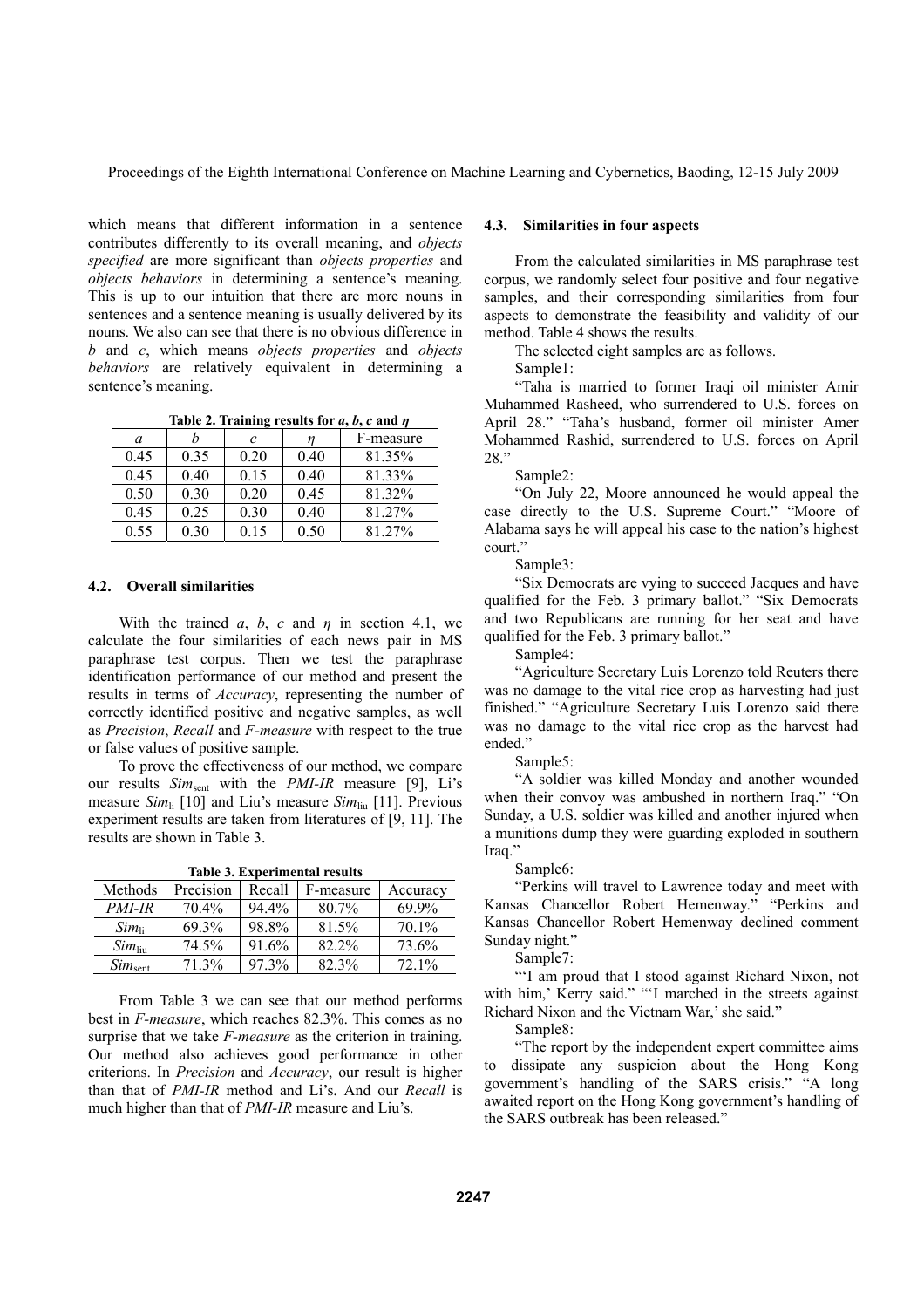| Table 4: Summarities from four aspects |                   |               |                      |                      |                    |
|----------------------------------------|-------------------|---------------|----------------------|----------------------|--------------------|
|                                        | Original Decision | OS Similarity | <b>OP</b> Similarity | <b>OB</b> Similarity | Overall Similarity |
| Sample1                                |                   | 0.869         | 1.0                  | 0.577                | 0.857              |
| Sample <sub>2</sub>                    |                   | 0.853         | 0.0                  | 0.996                | 0.583              |
| Sample3                                |                   | 0.972         | 1.0                  | 0.707                | 0.929              |
| Sample4                                |                   | 1.0           | 1.0                  | 0.873                | 0.975              |
| Sample <sub>5</sub>                    |                   | 0.576         | 0.0                  | 0.577                | 0.375              |
| Sample <sub>6</sub>                    |                   | 0.721         | 0.0                  | 0.283                | 0.381              |
| Sample7                                |                   | 0.500         | 0.0                  | 0.807                | 0.386              |
| Sample <sub>8</sub>                    |                   | 0.884         | 0.0                  | 0.0                  | 0.398              |

**Table 4: Similarities from four aspects** 

For positive Sample1, according to our definition, the *objects specified* in the first sentence include 'Taha', 'Iraqi', 'oil', 'minister', 'Amir Muhammed Rasheed', 'U.S. forces', 'April', and in the second sentence it includes 'Taha', 'husband', 'oil', 'minister', 'Amir Muhammed Rasheed', 'U.S. forces', 'April'. We calculate its *Objects-Specified Similarity* and get a similarity of 0.869, which demonstrates a high similarity. The *objects properties* in the first sentence only include 'former' and in the second sentence it also only include 'former'. So we get an *Objects-Property Similarity* of 1.0. For the *objects behaviors*, in the first sentence it includes 'married', 'surrendered', and in the second sentence, it only includes 'surrendered'. We get an *Objects-Behavior Similarity* of 0.577, which is lower than *Objects-Specified Similarity* and *Objects-Property Similarity*. At last, we calculate the *Overall Similarity* of the two sentences, which is 0.857. We can see that for the two compared sentences, they have a high *Objects-Specified Similarity*, *Objects-Property Similarity*, *Overall Similarity* but a low *Objects-Behavior Similarity*, which more exactly demonstrates the similarity between the two sentences and is identical to the people's comprehension to the meanings of the sentences.

For negative Sample5, according to our definition, the *objects specified* in the first sentence include 'soldier', 'Monday', 'convoy', 'northern', 'Iraq', and in the second sentence, it includes 'Sunday', 'U.S.', 'soldier', 'munitions', 'dump', 'southern', 'Iraq'. We calculate the *Objects-Specified Similarity* and get a similarity of 0.576. Because there are no adjectives and adverbs in the two sentences for *the Objects-Property Similarity* calculation, we get an *Objects-Property Similarity* of 0.0. For the *objects behaviors*, in the first sentence it includes 'killed', 'wounded', 'ambushed', and in the second sentence, it includes 'killed', 'injured', 'guarding', 'exploded', and we get an *Objects-Behavior Similarity* of 0.577. At last, we calculate the *Overall Similarity* of the two sentences, which is 0.375. We can see that for the two compared sentences, although they show a relatively higher *Objects-Specified Similarity* and *Objects-Behavior Similarity*, their *Overall* 

*Similarity* and *Objects-Property Similarity* is low, which reasonably demonstrates the similarity between the two sentences and is identical to the people's comprehension to the meanings of the sentences.

Similar results can be gained by analyzing the rest samples, and can also be gained from most of the pairs in the test corpus.

# **5. Conclusions**

The paper proposes a new way to determine sentence similarities from different aspects. Probably based on information people can obtain from a sentence, which is *objects* the sentence describes, *properties* of these *objects* and *behaviors* of these *objects*. Four aspects, *Objects-Specified Similarity*, *Objects-Property Similarity*, *Objects-Behavior Similarity* and *Overall Similarity* are defined to determine sentence similarities. First, two compared sentences are respectively chunked with noun phrases and verb phrases. Secondly, for each sentence, all nouns in noun phrases are chosen as the *objects specified* in the sentence, all adjectives and adverbs in noun phrases as the *objects properties* and all verb phrases as the *objects behaviors*. Then, the four similarities are calculated based on a semantic vector method.

Experiments show that the proposed method makes the sentence similarity comparison more intuitive and render a more reasonable result, which imitates the people's comprehension to the meanings of the sentences.

In the future, we would like to further investigate the people's comprehension to sentences and simulate it with sentence processing technique to make the sentence similarity comparison more robust, accurate and suitable to some applications.

# **Acknowledgements**

The work is supported by the National Basic Research Program of China under Grant No.2007CB310803.